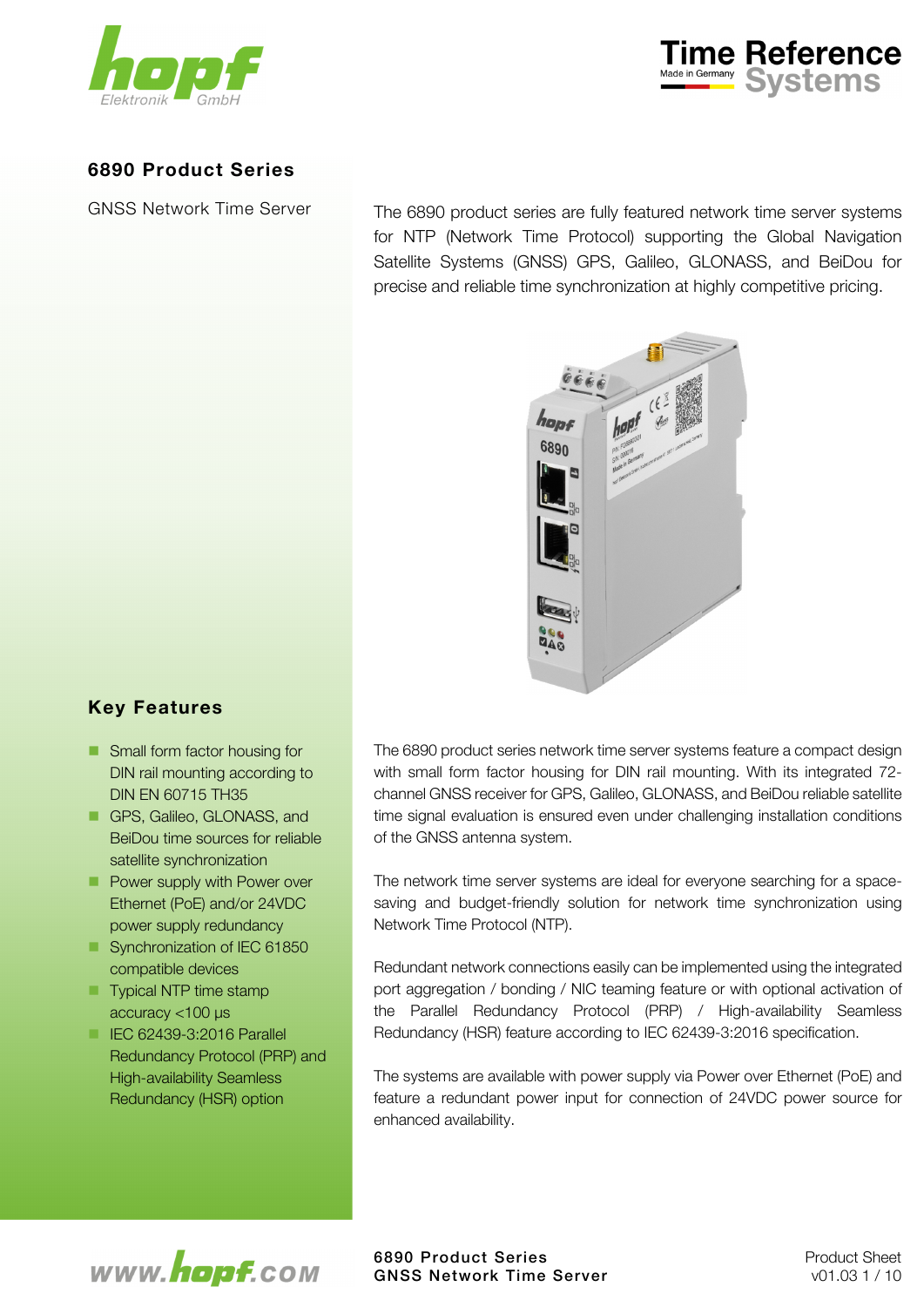



# Time Signal Reliability

- Reduction of GPS / GNSS vulnerability by application of anti-jamming and anti-spoofing technologies at the signal receiver
- Redundant multiple validation of the available synchronization signals for error-free and leapfree timing signal evaluation
- **Automatic handling of leap** second and week rollover

# System Configuration and Monitoring

- huma<sup>®</sup> web edition, HTTPS web interface
- **Integrated event log**
- Diagnostics and monitoring via SNMP v2c and v3 read operations (MIB II, **hopf** private enterprise MIB, NTPv4 MIB, IEC-62439-3 MIB)
- **Event notification using SNMP** traps, email messaging and / or external SYSLOG server

# Enhanced IT/OT **Security**

- Separation of the diagnostic and operational / productivity network for enhanced security with built-in firewall for provision of barrier against network-based intrusions
- Role based access control (RBAC) with support of LDAP and RADIUS authentication according to IEC 62351-8:2020

The 6890 product series time synchronization systems feature on receiver and firmware level consistency checks and statistical tests such as automatic gain control (AGC), clock error, signal quality, signal power, propagation delay and the angle of arrival in order to safeguard error free and leap free time signal evaluation.

In case of signal loss due to antenna failure or identification of time signal mismatch (e.g. due to jamming or spoofing attacks) the time synchronization module clock automatically switches to the integrated oscillator holdover ensuring the oscillator dependent freewheeling accuracy.

The network time server systems are equipped with integrated management controller software which allows easy configuration and monitoring using the hopf unified management application huma<sup>®</sup> web edition which features secure access to the system via an intuitive to use state-of-the-art web interface.

The system continuously monitors the health status and the integrated time synchronization module. It collects diagnostic and statistical data for the integrated event log and for real time notification of critical events to external IT management systems using email messaging, SNMP traps or external SYSLOG server.

The current demand for the convergence Information Technologies (IT) and Operational Technologies (OT) in critical infrastructure requires to ensure security and reliability in compliance with regulatory requirements. The system design of the 6890 product series allows separation of operational and productivity network for enhanced security with the built-in firewall feature that adds increased security against network-based intrusions by limiting access to the minimum necessary network connections and services.

Role based access control according to the most up-to-date standards safeguards secure access to the system by authorized staff.

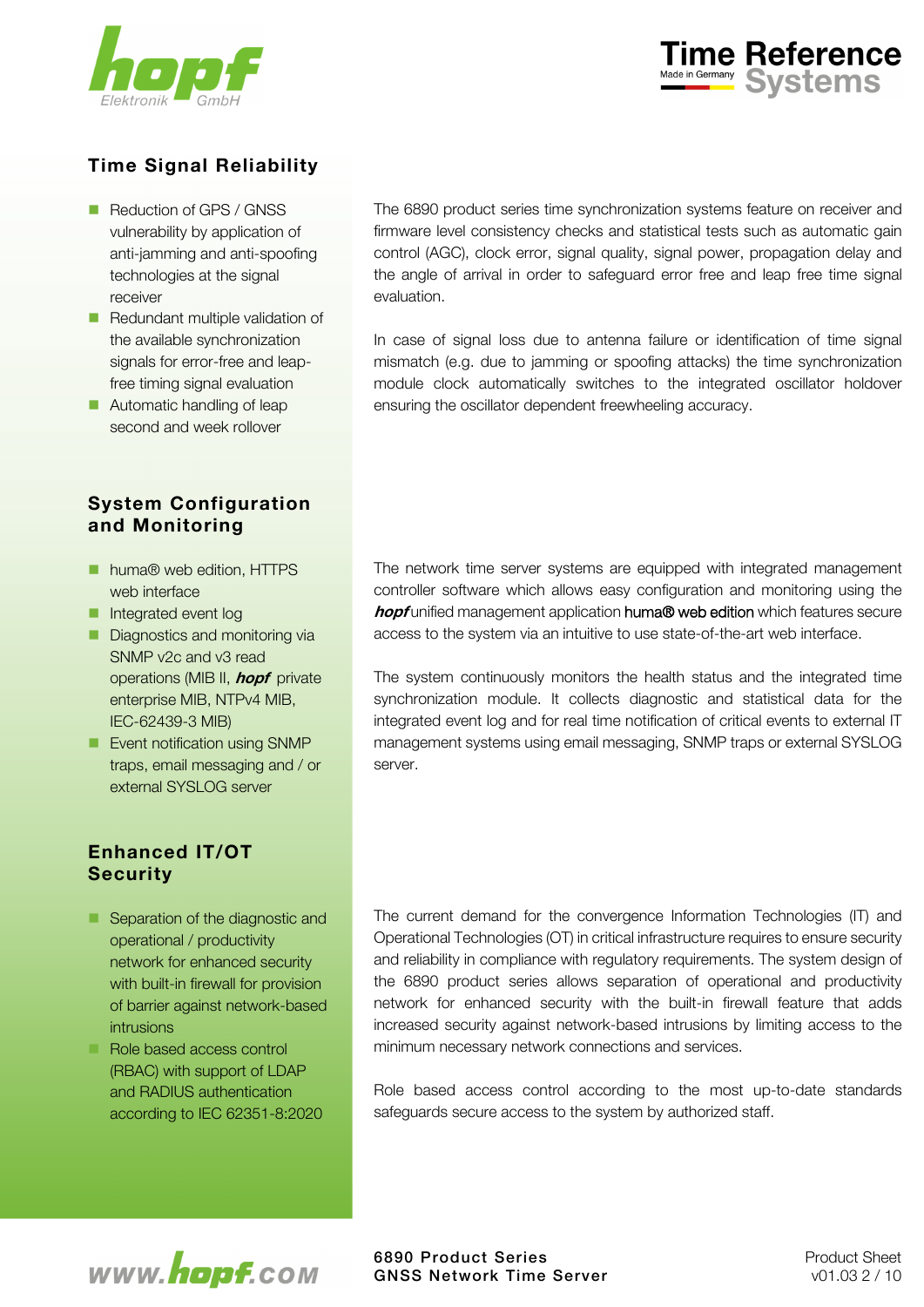



# 6890 Product Series Systems

| <b>Base System</b> |                                                                                                                                                                                                                                                                                                                               |
|--------------------|-------------------------------------------------------------------------------------------------------------------------------------------------------------------------------------------------------------------------------------------------------------------------------------------------------------------------------|
| FG6890G01          | GNSS Network Time Server for DIN rail mounting with:<br>Input voltage: 24VDC (connection via screw terminal) and/or<br>PoE+ (connection via ethernet interface ETH0)<br>Housing 25x100x117mm (WxHxD) with mounting for DIN rail according                                                                                     |
|                    | to DIN EN 60715 TH35<br>Protection class according to DIN EN 60529: IP20<br>72-channel GNSS receiver for GPS, GLONASS, BeiDou, Galileo with<br>connection via SMA connector (female)<br>Time Server with 2 ethernet interfaces 10/100/1000Base-T according to<br>IEEE 802.3 with connection via RJ45-connector for output of: |
|                    | - NTP/SNTP v4.2.x (RFC 5905)<br>System Monitoring / Alarming:<br>- SNMPv2c/v3, SNMP Traps (MIB II, <i>hopf</i> Private Enterprise MIB,<br>NTPv4 MIB, IEC-62439-3 MIB)<br>- E-mail Notification<br>- Syslog Messages to external Syslog server                                                                                 |
|                    | Port aggregation / bonding / NIC teaming of LAN port ETH0 and ETH1<br>with support of IEEE 802.3ad<br>Tagged VLANs according to IEEE 802.1Q<br>Configuration of static routing table<br>Configuration via huma® web edition (HTTP/HTTPS), SSH                                                                                 |

### Firmware Activation Options

| LI6890A01 | Activation key for activation of the following feature for product series<br>6890:                                                                                                                                                               |
|-----------|--------------------------------------------------------------------------------------------------------------------------------------------------------------------------------------------------------------------------------------------------|
|           | Support for Parallel Redundancy Protocol (PRP) and High-availability<br>Seamless Redundancy (HSR) according to IEC 62439-3:2016 for use as<br>Dual Attached Node (DAN)<br>Serial number dependent activation key for one (1) time server module, |

available with purchase of device or for activation later on site

| $\blacksquare$<br>$\Box$<br>m<br>m<br> |           |
|----------------------------------------|-----------|
| hopf                                   |           |
| 6890                                   |           |
| ه<br>멻                                 | $\circ$   |
| $\bullet$<br>멻                         |           |
|                                        |           |
| Ių<br><b>Lease</b>                     |           |
| 0.00                                   | E         |
| front view                             | rear view |



6890 Product Series **Product Sheet** Product Sheet GNSS Network Time Server v01.03 3/10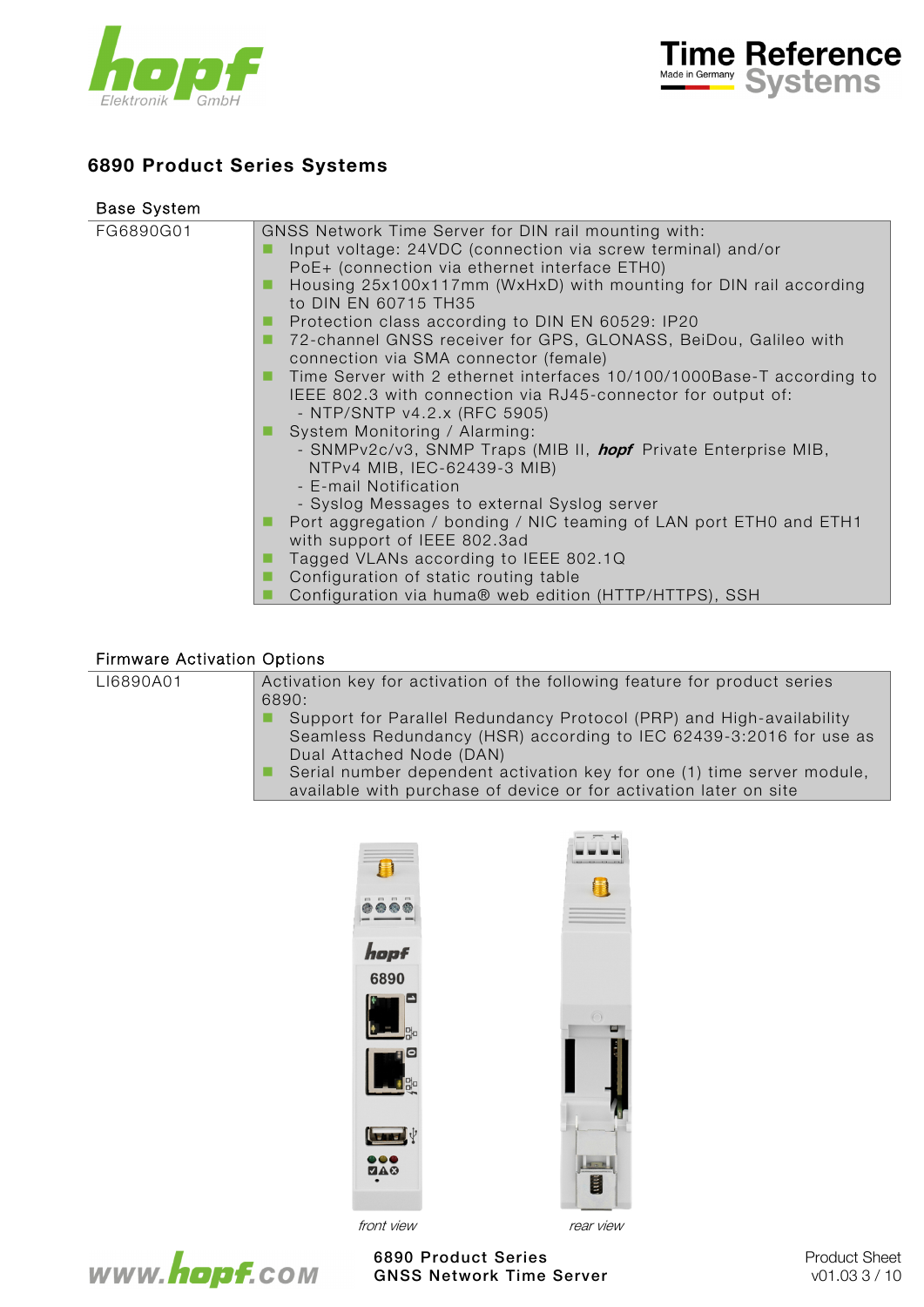



## Extension Modules

| FG6891I01<br>Extension Module for 6890 product series base systems with:<br>2 channel IRIG-B output via 2x SMA connector (female), each channel<br>individually configurable:<br>- DC level shift (DCLS) (pulse width coded without carrier)<br>at 5V active / 5V TTL signal level<br>- Sine wave carrier (amplitude modulated), 1kHz carrier frequency        |
|----------------------------------------------------------------------------------------------------------------------------------------------------------------------------------------------------------------------------------------------------------------------------------------------------------------------------------------------------------------|
| - Manchester modulated, 1kHz carrier frequency<br>- Applicable IRIG-B standards:<br>RCC IRIG STANDARD 200-04<br>RCC IRIG STANDARD 200-16<br>IEEE 1344-1995<br>IEEE C37.118-2005<br>IEEE C37.118.1-2011<br>IEEE C37.118.1a-2014<br>IEEE/IEC 60255-118-1-2018<br>AFNOR NF S 87-500 (2007)<br>1 channel PPS (pulse per second) output via SMA connector (female), |
| 5V active / 5V TTL signal level                                                                                                                                                                                                                                                                                                                                |



*FG6890G01 with extension module FG6891I01 mounted on DIN rail* 

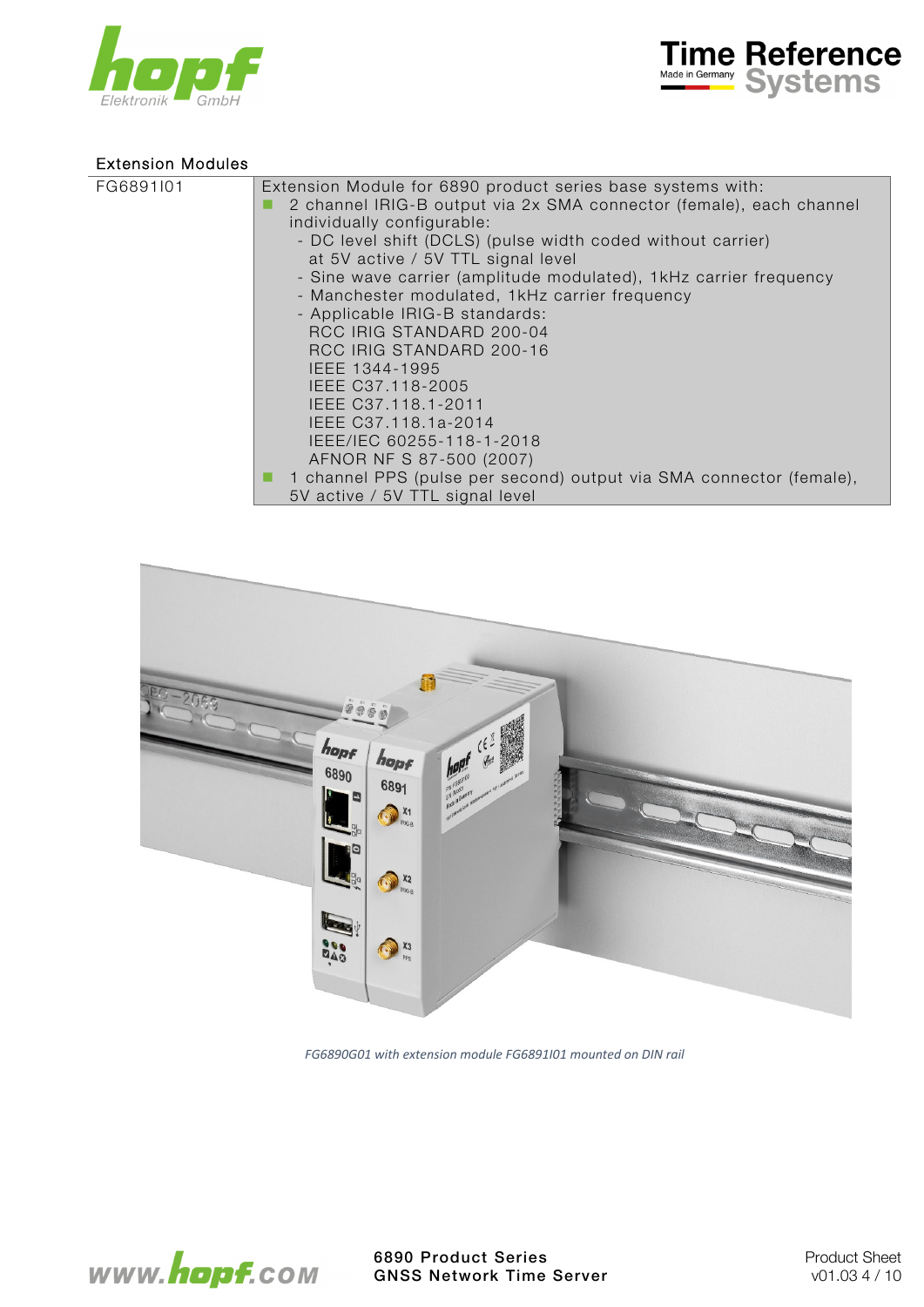



# Applied Standards

# Electromagnetic Compatibility

| IEC 61000-4-2:2008             | Electromagnetic compatibility (EMC) - Part 4-2: Testing and<br>measurement techniques - Electrostatic discharge immunity test                                    |
|--------------------------------|------------------------------------------------------------------------------------------------------------------------------------------------------------------|
| IEC 61000-4-4:2012             | Electromagnetic compatibility (EMC) – Part 4-4: Testing and<br>measurement techniques - Electrical fast transient/burst<br>immunity test                         |
| IEC 61000-4-<br>5:2014/A1:2017 | Electromagnetic compatibility (EMC) - Part 4-5: Testing and<br>measurement techniques - Surge immunity test                                                      |
| IEC 61000-4-6:2013             | Electromagnetic compatibility (EMC) – Part 4-6: Testing and<br>measurement techniques - Immunity to conducted disturbances,<br>induced by radio-frequency fields |
| IEC 61000-6-2:2016             | Electromagnetic compatibility (EMC). Part 6-2: Generic standards<br>- Immunity for industrial environments                                                       |
| IEC 61000-6-<br>3:2006/A1:2010 | Electromagnetic compatibility (EMC) - Part 6-3: Generic<br>standards - Emission standard for residential, commercial and<br>light-industrial environments        |
| EN 55032:2015<br>/A11:2020     | Electromagnetic compatibility of multimedia equipment -<br>Emission Requirements (class B)                                                                       |

| Safety                                 |                                                                                                  |
|----------------------------------------|--------------------------------------------------------------------------------------------------|
| IEC 62368-<br>1:2014/AC:2015           | Audio/video, information and communication technology<br>equipment - Part 1: Safety requirements |
| IEC.<br>60529:1989/A1:1999<br>/A2:2013 | Degrees of protection provided by enclosures (IP Code)                                           |

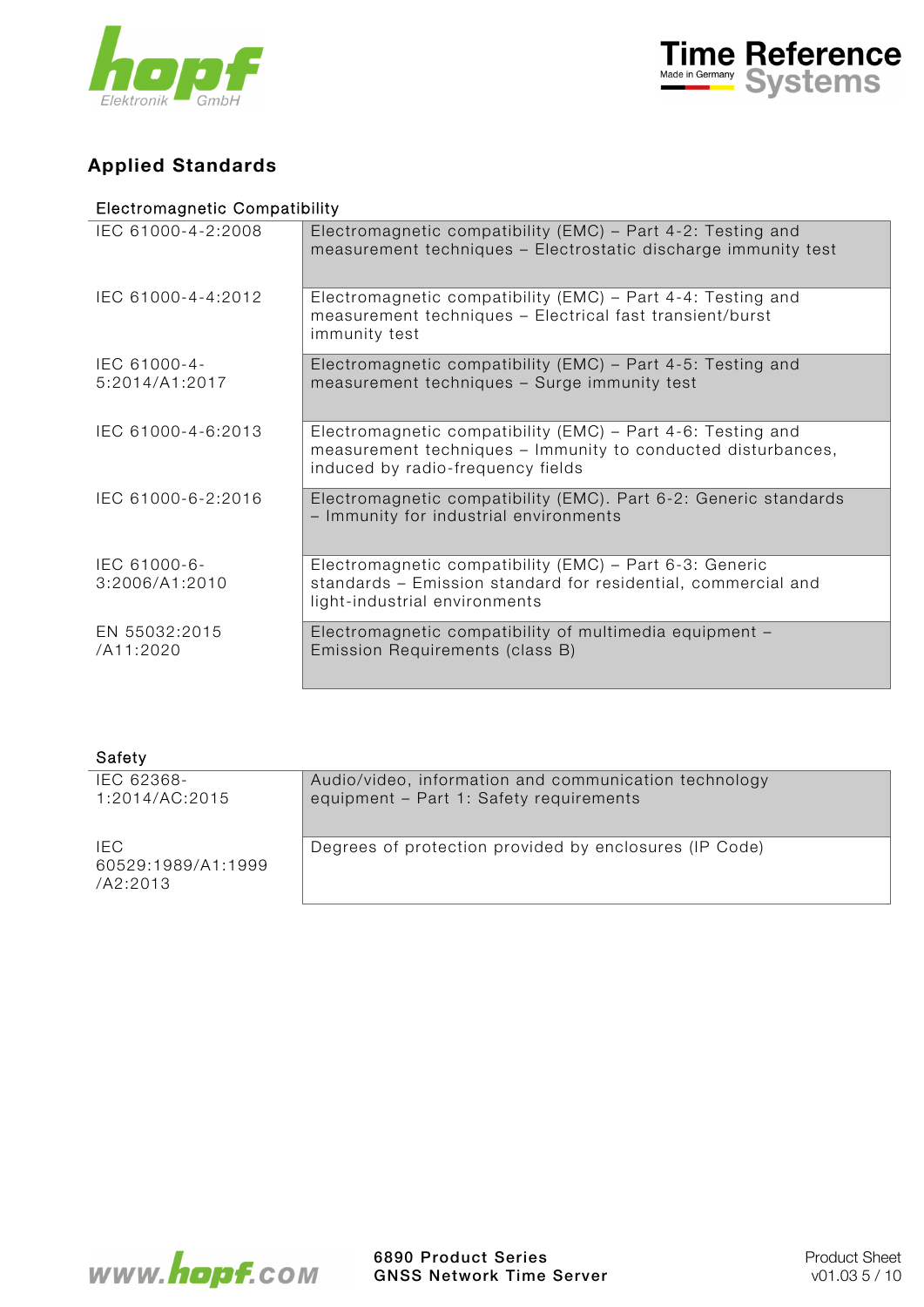



## Radio Equipment and GNSS receivers

| EN 301 489-1 V2.2.3<br>$(2019-11)$  | Electromagnetic Compatibility (EMC) standard for radio<br>equipment and services - Part 1: Common technical<br>requirements - Harmonized Standard covering the essential<br>requirements of article 3.1(b) of Directive 2014/53/EU and the<br>essential requirements of article 6 of Directive 2014/30/EU                                                                                                                                              |
|-------------------------------------|--------------------------------------------------------------------------------------------------------------------------------------------------------------------------------------------------------------------------------------------------------------------------------------------------------------------------------------------------------------------------------------------------------------------------------------------------------|
| EN 301 489-19 V2.1.1<br>$(2019-04)$ | Electromagnetic Compatibility (EMC) standard for radio<br>equipment and services - Part 19: Specific conditions for<br>Receive Only Mobile Earth Stations (ROMES) operating in the 1,5<br>GHz band providing data communications and GNSS receivers<br>operating in the RNSS band (ROGNSS) providing positioning,<br>navigation and timing data - Harmonized Standard covering the<br>essential requirements of article 3.1(b) of Directive 2014/53/EU |
| EN 303 413 V1.2.1<br>$(2021 - 04)$  | Satellite Earth Stations and Systems (SES) - Global Navigation<br>Satellite System (GNSS) receivers - Radio equipment operating<br>in the 1164 MHz to 1300 MHz and 1559 MHz to 1610 MHz<br>frequency bands - Harmonized Standard covering the essential<br>requirements of article 3.2 of Directive 2014/53/EU                                                                                                                                         |

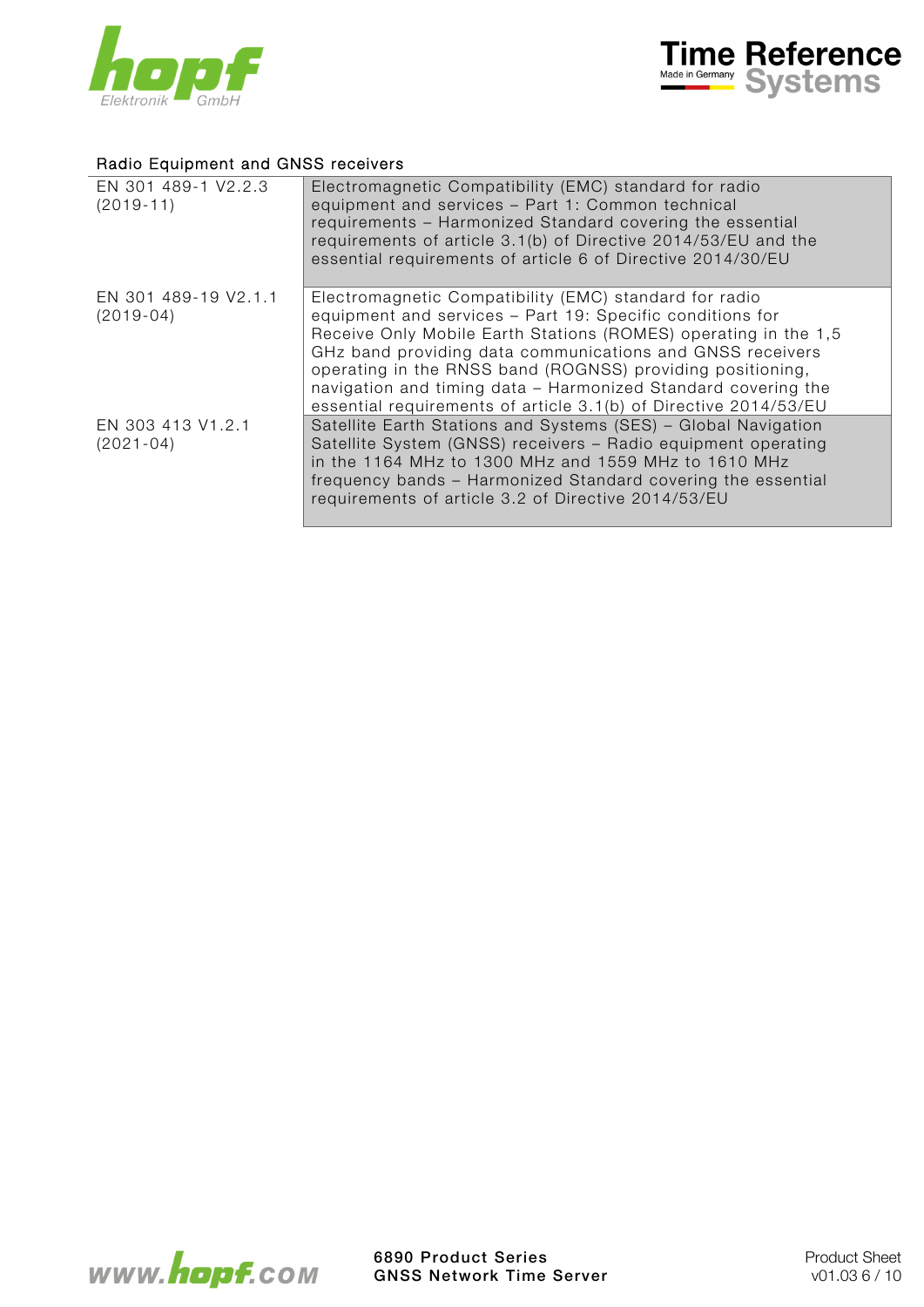



# Technical Specifications

| <b>Mechanical Data</b>                   |                                                                                                                                          |
|------------------------------------------|------------------------------------------------------------------------------------------------------------------------------------------|
| Housing                                  | for 35mm DIN rail mounting according to DIN EN 60715 TH35                                                                                |
| Dimensions                               | Width (a): 25.0 mm (0.98 inch)<br>Height (b): 100.0 mm (3.94 inch)<br>Depth (c): 110.0 mm (4.33 inch)<br>Depth (d): 116.6 mm (4.59 inch) |
| Material                                 | polyamide                                                                                                                                |
| Color (RAL)                              | light gray $(7035)$                                                                                                                      |
| Flammability class<br>according to UL 94 | V <sub>0</sub>                                                                                                                           |
| <b>Protection Class</b>                  | IP20 according to DIN EN 60529                                                                                                           |
| Weight                                   | $0.2$ kg $(0.44$ lbs)                                                                                                                    |



## Environmental Conditions

| Operating Temperature | $-25$ °C to $+70$ °C (-13 °F to $+158$ °F)<br>internal cabinet temperature |
|-----------------------|----------------------------------------------------------------------------|
| Storage Temperature   | -40 °C to +85 °C (-40 °F to +185 °F)                                       |
| Operating Altitude    | up to 2,000 m (6,562 ft) above sea level                                   |
| Relative Humidity     | 5 to 95 % (non-condensing) at 40 °C (104 °F)                               |

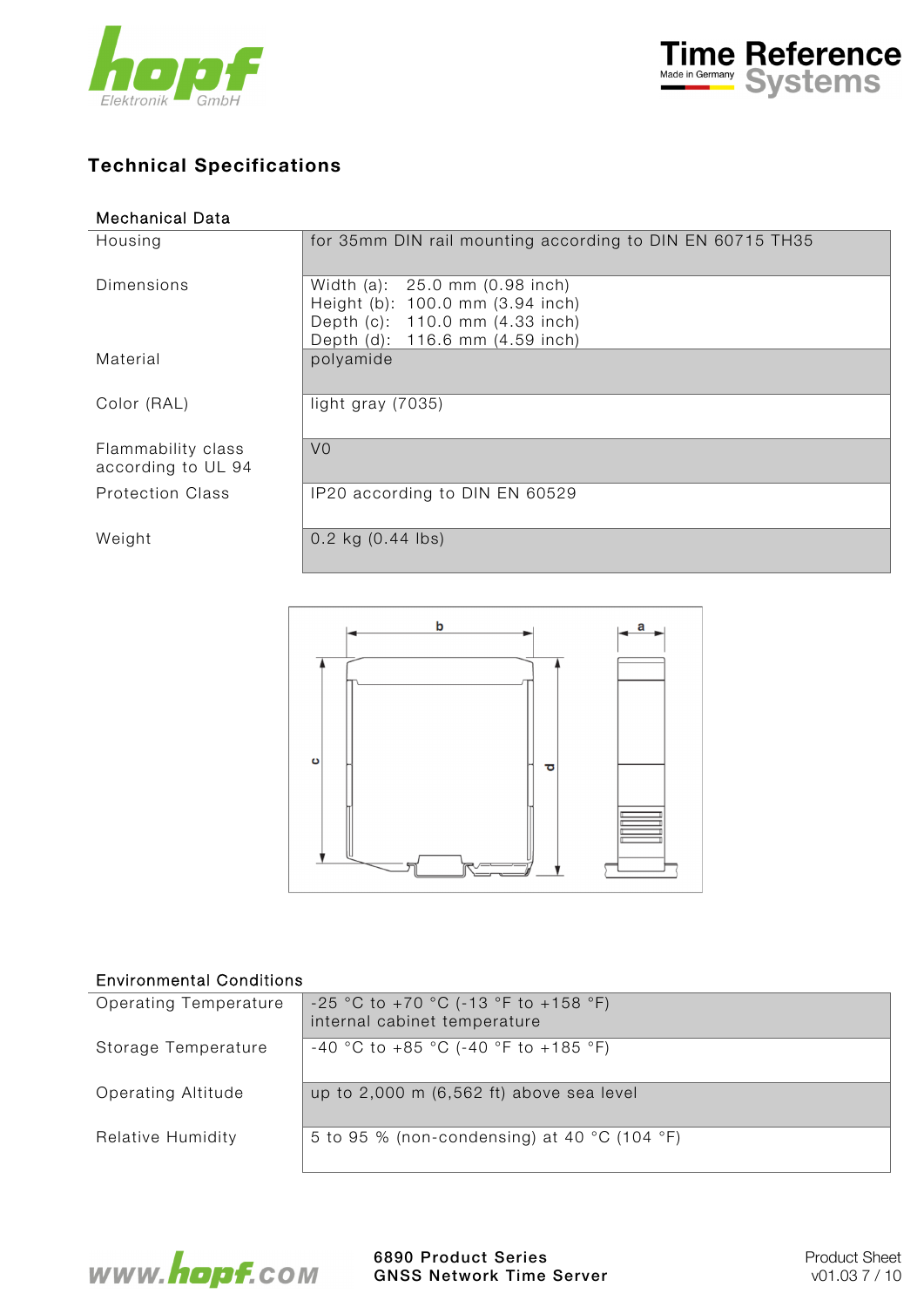



#### Power Supply

| Power over Ethernet              | PoE+ according to IEEE 802.3bt (Type 1 PD, Class 0),<br>connection via ethernet interface ETH0 |
|----------------------------------|------------------------------------------------------------------------------------------------|
| Redundant voltage<br>supply      | nominal voltage 24 VDC, (19.2-28.8 VDC)<br>connection via screw terminal                       |
| Power consumption $P_{max}$ 10 W |                                                                                                |

#### GNSS receiver / accuracy

| Receiver Type                                    | 72-channel GNSS receiver for GPS, GLONASS, BeiDou, Galileo                                                                   |
|--------------------------------------------------|------------------------------------------------------------------------------------------------------------------------------|
| Signal evaluation                                | GPS L1C/A, GLONASS L1OF, BeiDou B1I, Galileo E1B/C                                                                           |
| Sensitivity                                      | Tracking:<br>Warm start: - 157dBm<br>Cold Start: -148 dBm                                                                    |
| Synchronization time<br>TTFF (Time to First Fix) | Warm start: $<$ 2 s<br>Cold start:<br>$<$ 30 s<br>First initialization: $<$ 750 s<br>(without valid leap second information) |
| Antenna connection                               | Antenna power feed for active antennas,<br>$U_b = 5 \text{ VDC}$ / max. 70 mA<br>Connection via SMA connector, female        |
| Internal PPS pulse on<br><b>GNSS</b> reception   | $\leq$ ±20 ns (after 5 minutes GNSS reception with clear sky view)                                                           |
| Freewheel accuracy                               | Drift at constant temperature $+20$ °C:<br>after 1h: 42 µs<br>after 24h: 1 ms                                                |
| Internal backup clock<br>(RTC)                   | $+5$ ppm / $-45$ ppm<br>for constant temperature in the range +10 $^{\circ}$ C to +50 $^{\circ}$ C                           |



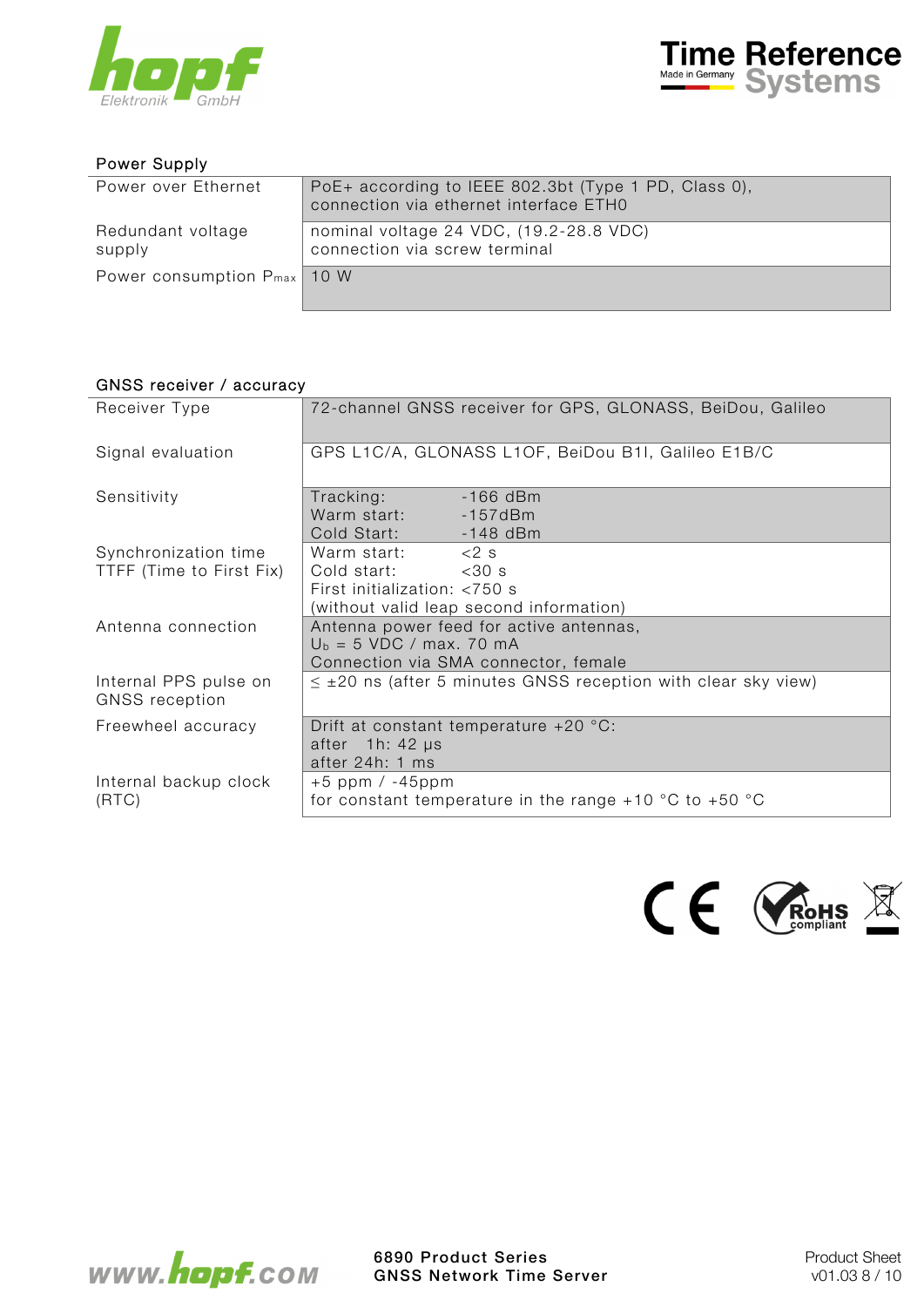



# Network Standards and Protocols

## General standards and protocols

- **IEEE 802.1Q VLANS**
- **IEEE 802.3 Type 10BASE-T**
- **IEEE 802.3ab 1000BASE-T**
- **IEEE 802.3ad Link Aggregation Control Protocol** (LACP)
- **IEEE 802.3bt Power over Ethernet**
- IEC 62439-3 Parallel Redundancy Protocol (PRP) and High-availability Seamless Redundancy (HSR)
- RFC 768 User Datagram Protocol (UDP)
- RFC 791 Internet Protocol, Version 4 (IPv4)
- RFC 792 Internet Control Message Protocol (ICMPv4)
- **RFC 793 Transmission Control Protocol (TCP)**
- RFC 826 Address Resolution Protocol (ARP)
- **RFC 1035 Domain Names (client)**
- **RFC 1918 Address Allocation for Private Internet**
- RFC 4443 Internet Control Message Protocol (ICMPv6)
- **RFC 2131 Dynamic Host Configuration Protocol** (DHCPv4)
- RFC 3484 Default Address Selection for Internet Protocol version 6 (IPv6)
- RFC 3596 DNS Extensions to Support IP Version 6
- RFC 8200 Internet Protocol, Version 6 (IPv6)
- RFC 8415 Dynamic Host Configuration Protocol for IPv6 (DHCPv6)

## Device and Network Management

- **RFC 1098 A Simple Network Management Protocol** (SNMP)
- **RFC 1155 Structure and Identification of** Management Information for TCP/IP-based Internets
- RFC 1213 Management Information Base for Network Management of TCP/IP-based internets: MIB-II
- **RFC 2578 Structure of Management Information** Version 2 (SMIv2)
- RFC 2579 Textual Conventions for SMIv2
- RFC 3411 An Architecture for Describing Simple Network Management Protocol (SNMP) Management Frameworks
- RFC 3412 Message Processing and Dispatching for the Simple Network Management Protocol (SNMP)
- RFC 3413 Simple Network Management Protocol (SNMP) Applications
- RFC 3414 User-based Security Model (USM) for version 3 of the Simple Network Management Protocol (SNMPv3)
- RFC 3418 Management Information Base (MIB) for the Simple Network Management Protocol (SNMP)
- **RFC 3584 Coexistence between Version 1, Version** 2, and Version 3 of the Internet-standard Network Management Framework
- RFC 4250/4251/5252/4253/4254 The Secure Shell (SSH) Protocol
- **RFC 5321 Simple Mail Transfer Protocol**
- RFC 5424 The Syslog Protocol
- RFC 7540 Hypertext Transfer Protocol Version 2 (HTTP/2)
- **hopf** Private Enterprise MIB

## Security / Authentication

- IEC 62351-8 Power systems management and associated information exchange - Data and communications security - Role-based access control
- RFC 4510/4511/4512/4513/4514/4515/4516/ 4517/4518/4519/4520 Lightweight Directory Access Protocol (LDAP)
- RFC 2865 Remote Authentication Dial In User Service (RADIUS)
- RFC 2866 RADIUS Accounting

### Time Synchronization

- RFC 5905 Network Time Protocol Version 4: Protocol and Algorithms Specification
- RFC 5906 Network Time Protocol Version 4: Autokey Specification
- RFC 5907 Definitions of Managed Objects for Network Time Protocol Version 4 (NTPv4)